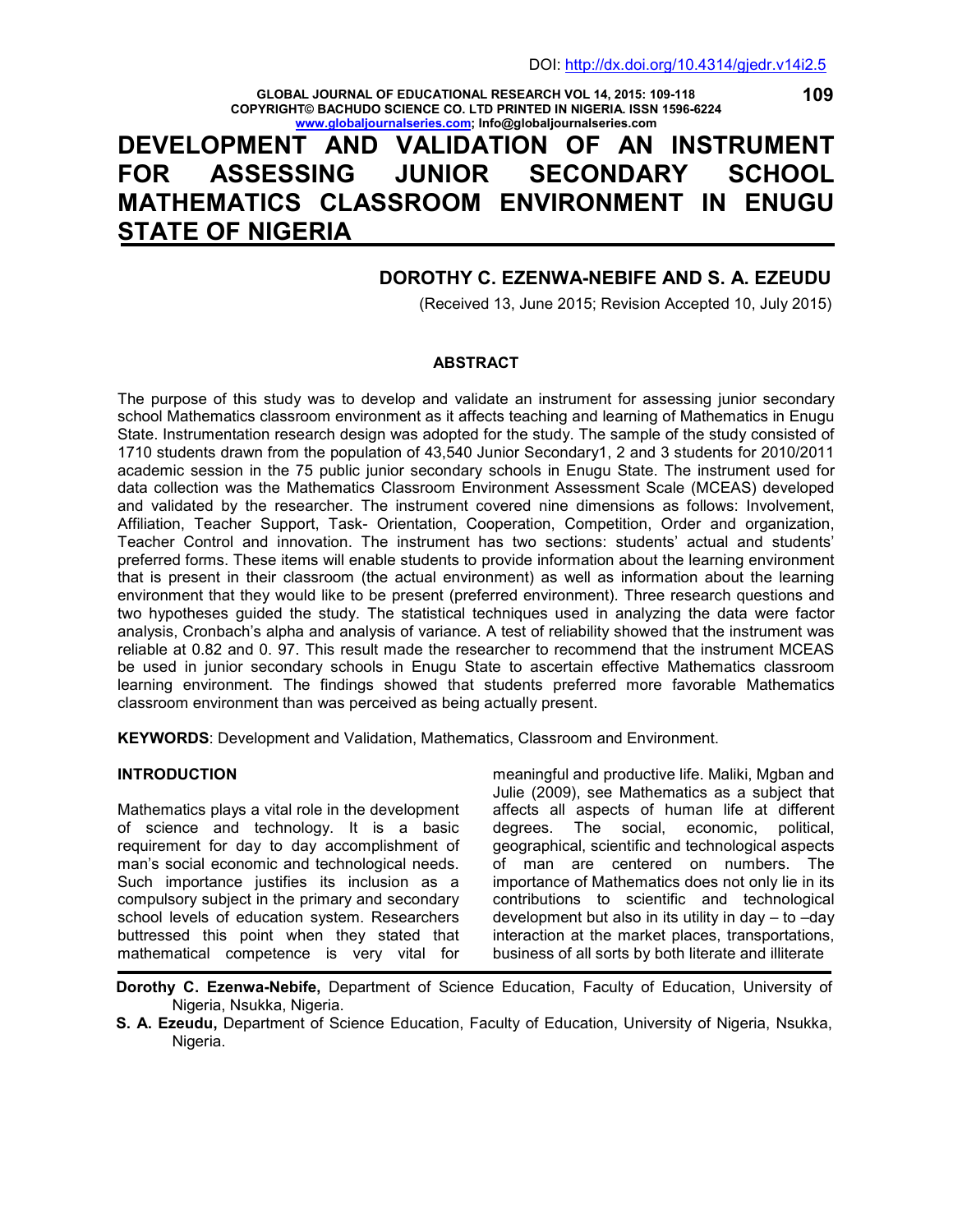#### **110 DOROTHY C. EZENWA-NEBIFE AND S. A. EZEUDU**

members of the society. According to Obodo (2001), the language of Mathematics is a system of sounds, words and patterns used in<br>communicating mathematical ideas by communicating mathematical ideas by mathematician and other related professionals. It is also a system of signs and symbols used in conveying information. Obodo (2001a) described Mathematics as a language for computers in the new millennium development. Obodo stated that the advancement of technology is deeply rooted in Mathematics. Hence, Mathematics language plays a significant role in computer technology. Furthermore, Iyiola (2005) described Mathematics as the foundation of hard core science and technology and it is liable index of the potential for development. The importance of Mathematics cannot be over emphasized in the development and advancement of this country. Despite the important roles Mathematics plays in educational advancement, students still lack interest and achieve poorly in the subject. This is why the researcher deemed it necessary to develop and validate an instrument that will be used in monitoring all the activities in the Mathematics classroom environment.

 In Nigeria, enough attention has not been focused on the effect of environment on teaching and learning in schools. Environment plays vital roles in academic achievement of students. Conducive classroom learning environment is needed for proper teaching and learning in schools. A classroom is a room in which teaching and learning activities can take place. The classroom attempts to provide a safe space where learning can take place uninterrupted by other distractions. It is a place where students in a particular grade meet at certain times under the supervision of a teacher who takes attendance and does other administrative businesses (Hannaflm and Oliver, 2000). Classroom learning environment is a space or a place where learners and teachers interact with one another and use a variety of tools and information resources in their pursuit of learning activities (Wilson, 1996). The nature of the classroom environment and psychosocial interaction can make a difference to how students learn and achieve their goals (Dorman, Adam and Ferguson, 2002). Due to the importance of learning environment in the school settings, instruments are developed outside Nigeria to assess learning environment. Classroom learning environment assessment according to Fraser (2006) were found to bear

strong and consistent links with students 'achievement and attitudes. To the researcher, learning environment is an environment which should be managed so that students are encouraged to set personal goals, actively gather meaningful information, monitor and evaluate their own learning. However, there is paucity of research information on the incident of instrument for assessing junior secondary school Mathematics classroom learning environment in Enugu State. There is need to assess the appropriateness of the environment for Mathematics instruction since it influences the effectiveness of teachers and students in the classroom.

 The main purpose of this study was to develop and validate an instrument for assessing junior secondary school Mathematics classroom learning environment as it affects teaching and learning of Mathematics in Enugu State. Specifically, this study sought to:

1. Develop an instrument for assessing junior secondary school Mathematics classroom learning environment in Enugu State of Nigeria.

2. Determine the construct validity of the instrument (MCEAS).

3. Determine the reliability of the instrument (MCEAS).

4. Determine the mean responses of students in different classes as measured by actual and preferred MCEAS J.S1, J.SII and J.SIII.

# **Research Questions**

- The following research questions guided the study.
- 1. What is the construct validity of the instrument MCEAS?
- 2. What is the reliability of the instrument MCESA?
- 3. What are the mean responses of students in different classrooms as measured by actual and preferred MCEAS?

# **Hypotheses**

- 1. There is no significant difference in the mean perception scores of J.S1, J.S11 and J.S111 students' as measured in the actual MCEAS.
- 2. There is no significant difference in the mean perception scores of J.S1, J.S11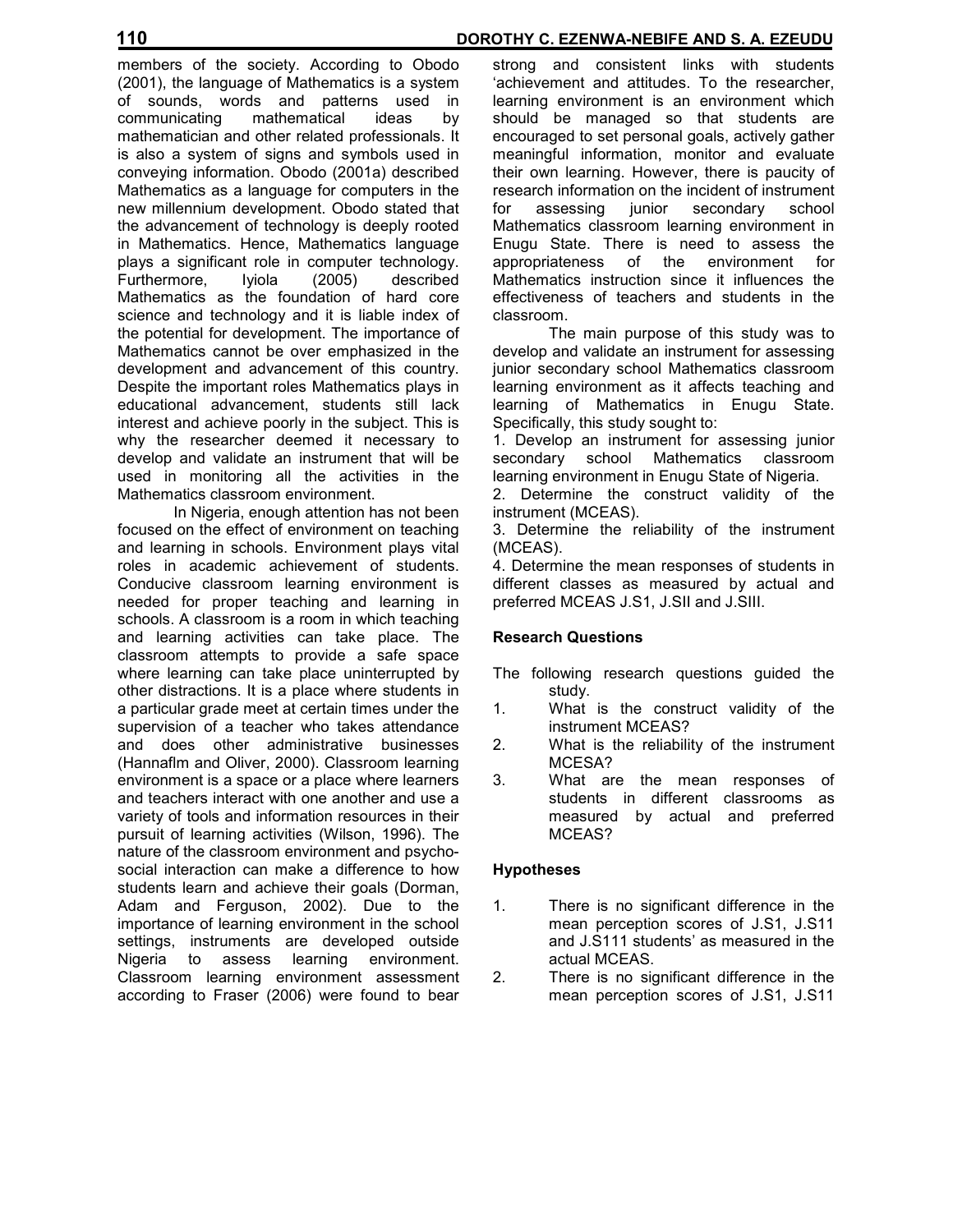and J.S111 students as measured in the preferred MCEAS.

#### **Theoretical Framework**

 To provide the theoretical basis of this study, Jean Piaget's constructivist theory of cognitive development, Jerome Bruner's theory of learning and Vygotsky's social learning theory were considered. Piaget's constructivist theory was propounded early 1920. His learning theory in the classroom is based on the stages that children go through in order to learn. According to his constructivist theory in order to provide an ideal learning environment, children should be allowed to construct knowledge that is meaningful to them. He believed that a constructivist classroom must provide a variety of activities to challenge students to accept individual differences, increase their readiness to learn, discover new ideas and construct their own learning. Piaget's theory of development is based on four principles namely; the sensory motor stage, the pre-operational stage, the concrete operations stage and the formal operations stage.

 Jerome Bruner, a social psychologist was born in October 1<sup>st</sup>, 1915. His theory of learning which was propounded in 1960 proposed three modes of representation; enactive representation, iconic representation and symbolic representation. Bruner emphasizes that the social nature of a child's environment plays a key role in teaching and learning in school. A major theme in the theoretical framework of Bruner is that learning is an active process in which learners construct new ideas or concepts based on their current/ past knowledge. He describes children as an active problem solver, ready to explore new subjects and ideas. Since children learn through their own personal experiences, conducive classroom environment is necessary for effective teaching and learning of Mathematics in schools. In order to support Piaget's and Bruner's theory in the classroom, the teacher must understand the different developmental stages that children go through. With this in mind, teachers need to prepare their classroom environment appropriately.

 Lev Vygotsky, a social constructivist, was born in 1896. Vygotsky's social constructivism was propounded in 1962 and states that the learners are considered to be central in the learning process. Vygotsky believed that learning and development is a collaborative activity and that children are cognitively developed in the context of socialization and education. Since learners are considered to be central in the learning process, the classroom learning environment needs to be given optimum attention for proper teaching and learning in schools. Using these learning theories in the Mathematics classroom environment, teachers must remember that students in the same classroom have different learning abilities.

#### **METHOD**

#### **RESEARCH DESIGN**

The study employed an instrumentation research design. Instrumentation research design is aimed at the development of an instrument. Abonyi (2003) pointed out that a study which is purely geared towards the development and validation of an instrument in education is an instrumentation study. This is aimed at developing and certifying the efficacy of an instrument for measurement of a given behavior or construct. This study was conducted in Enugu State of Nigeria. A sample of 1710 students, 30 students each from 57 classes were drawn from the population of 43,540 J.S1, J.S11 and J.S111 students in the 75 public junior secondary schools in Enugu State by stratified random sampling without replacement. One quarter of the entire population of the schools were randomized into nineteen (19) schools. Stratified random sampling was used in drawing the three education Zones used for the study (Agbani, Enugu and Nsukka) by clips of paper method.

#### **Instrumentation for Data Collection**

The researcher developed the instrument Mathematics Classroom Environment Assessment Scale (MCEAS) which contained two sections: the students' actual forms and the students' preferred forms. The MCEAS was developed along the dimensions: Involvement, Affiliation, Teacher Support, Cooperation, Task-Orientation, Competition, Order and Organization, Teacher Control and Innovation. The instrument has nine scales. Each scale has six items. Four- point's response options were used for the study. Principles considered important in Mathematics classroom learning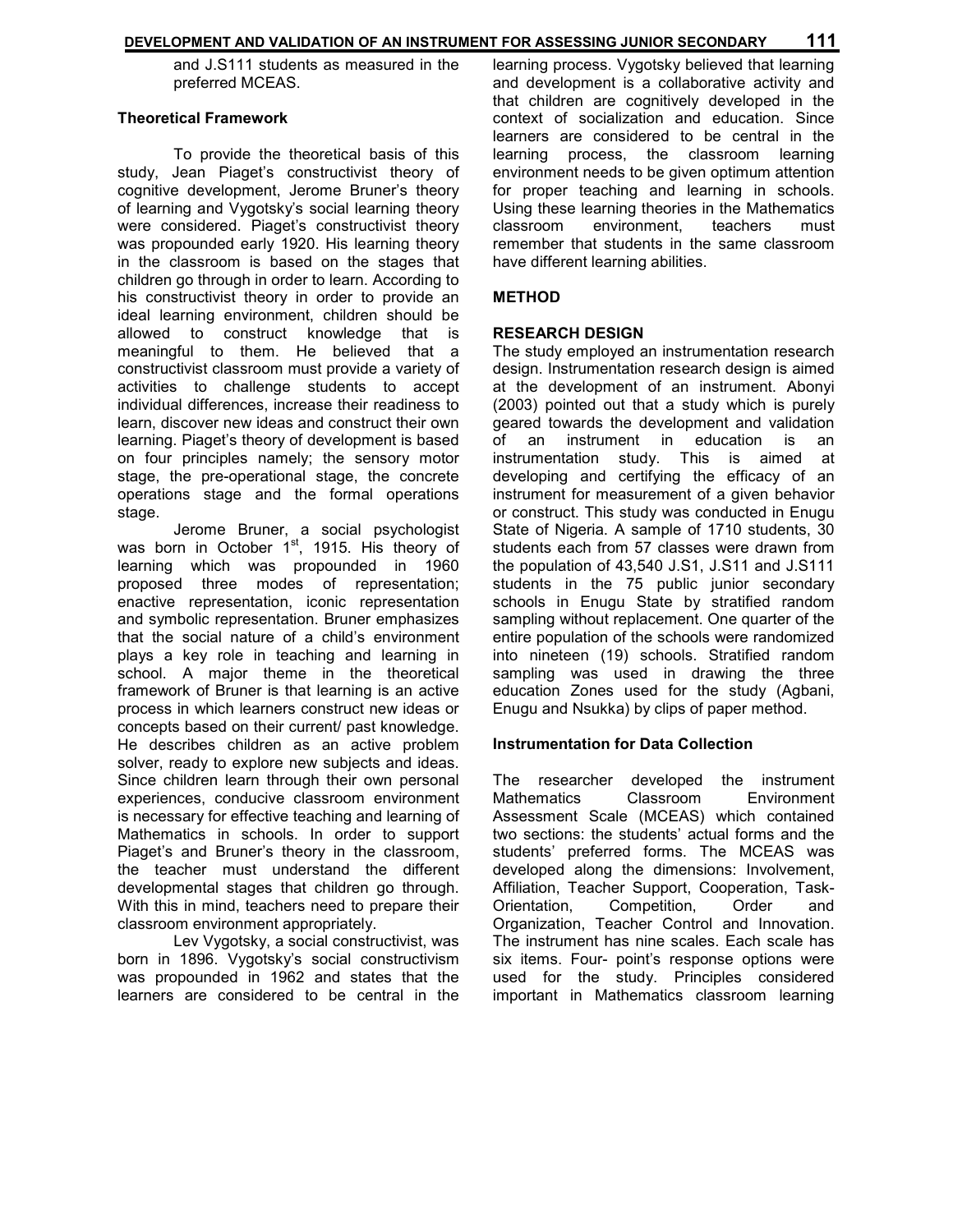environment and are consistent with a more constructivist pedagogy were chosen as scales: such as involving students during classroom discussion, allowing students to participate fully during Mathematics instruction and also using other students centered activities while teaching. The researcher gathered and listed many attributes, skills and traits from literature which were thought to be necessary for competent, good and efficient for effective Mathematics classroom learning environment in schools. These are attributes that constitute the elements of effective Mathematics Classroom environment.

#### **Validation of the Instrument**

 With the data collected from the trial test, the responses were subjected to factor analysis, a data reduction procedure using rotated principal component analysis method and varimax with Kaiser Normalization rotation method. The criterion the researcher adopted for accepting an item in terms of its factor loading is Meredith (1969), which states that item loaded from 0.35 and above are properly loaded. Any item which loads on more than one factor is nullified and discarded. Any item which fails to attain the factor loading standards which have been adopted is dropped. Such items are said to be factorially impure.

 From the result of factor analysis of the items, for students' actual forms, twenty- one items were dropped. For the students' preferred forms, twenty – six items were discarded and rejected. Finally, out of the 100 items (students'

actual and students' preferred) forms subjected for construct validity using factor analysis procedures, 29 items (students' actual forms) and 24 items (students' preferred forms) survived as valid items to be used in the study. The result of the Cronbach's alpha for the 29 items (students' actual forms), who survived after the construct validity, has the coefficient alpha of 0.82. For the students' preferred forms, the results of the 24 items have the coefficient alpha of 0.97. Finally, the result of the factor analysis was shown to be internally consistent as this was evidenced from the values of alpha reliability coefficients obtained for the items.

#### **Method of Data Analysis**

Research questions 1 and 2 were answered using factor analysis and Cronbach's alpha respectively while research question 3 was answered using mean and standard deviation. The null hypotheses were tested using analysis of variance (ANOVA). These statistical tools were used for the following reasons. (1) Factor analysis was used to ascertain the construct validity of the developed instrument (MCEAS). (2) Cronbach's alpha was used to determine the internal consistency of the developed instrument. (3) Mean and standard deviation were used to determine the magnitudes of the differences between the mean responses of students from different classes. (4) Analysis of variance (ANOVA) was used to determine the means of more than two groups.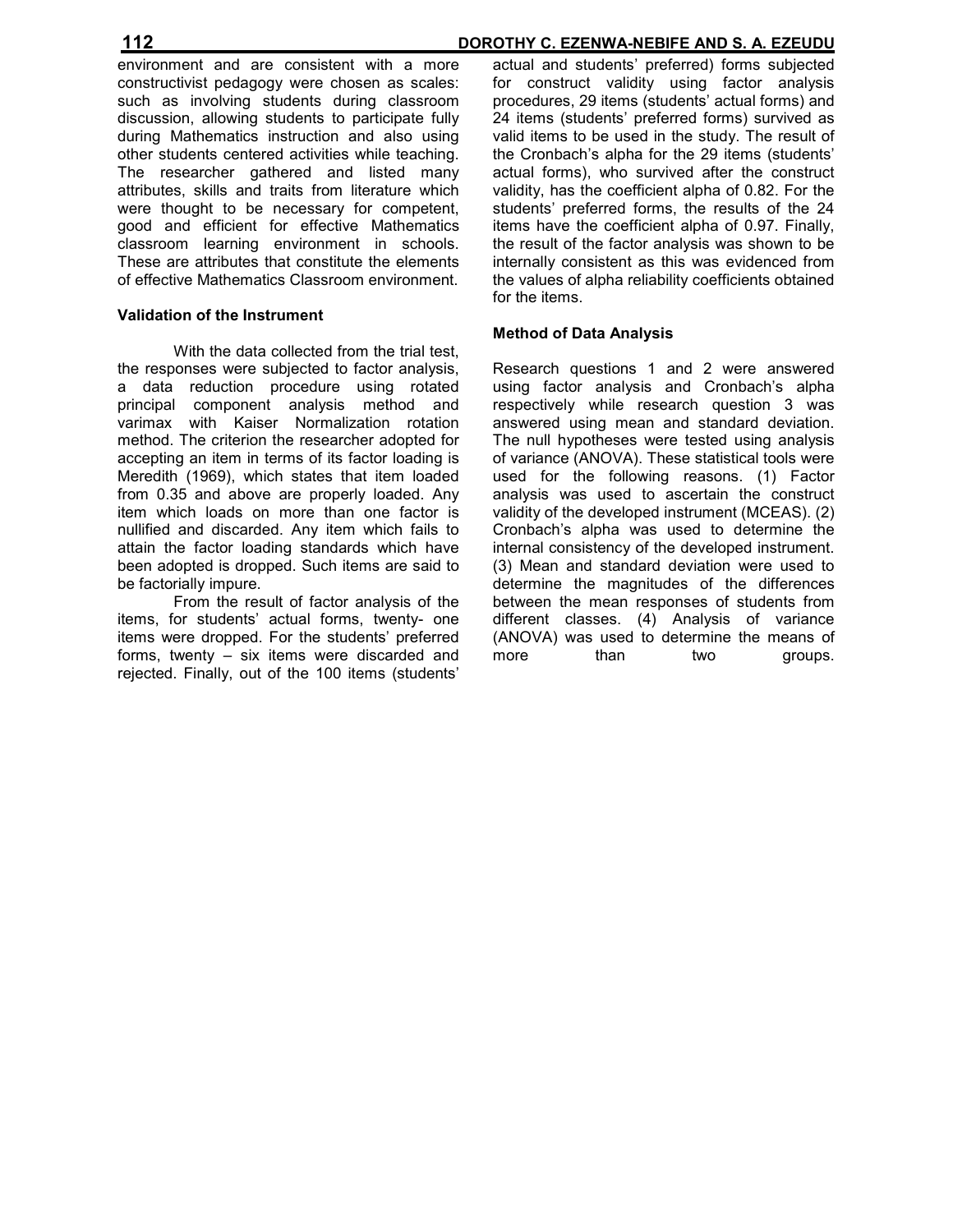| 113<br>DEVELOPMENT AND VALIDATION OF AN INSTRUMENT FOR ASSESSING JUNIOR SECONDARY |
|-----------------------------------------------------------------------------------|
|-----------------------------------------------------------------------------------|

Table 1: The Nine Mathematics Classroom Environment Assessment Scale and their factor loadings (students' actual forms)

| <b>Scales</b>             | Items          | Item Loadings |
|---------------------------|----------------|---------------|
| E. Involvement            | 1              | .617          |
|                           | 3              | .354          |
|                           | 5              | .389          |
| <b>B.</b> Affiliation     | $\overline{7}$ | .590          |
|                           | 8              | .537          |
|                           | 9              | .494          |
|                           | 10             | .430          |
|                           | 11             | .640          |
| C. Teacher Support        | 13             | .609          |
|                           | 14             | .907          |
|                           | 15             | .883          |
|                           | 16             | .776          |
|                           | 17             | .800          |
| D. Cooperation            | 22             | .762          |
|                           | 24             | .718          |
|                           | 25             | .756          |
| E. Task-Orientation       | 26             | .763          |
|                           | 29             | .858          |
| F. Competition            | 31             | .378          |
|                           | 32             | .809          |
| G. Order and Organization | 36             | .417          |
|                           | 37             | .595          |
|                           | 40             | .780          |
| H. Teacher Control        | 41             | .711          |
|                           | 44             | .590          |
|                           | 44             | .494          |
| I. Innovation             | 47             | .712          |
|                           | 48             | .609          |
|                           | 50             | .883          |
|                           |                |               |

The summary of the result presented in table one above showed that out of 50 items of the instrument: students' actual forms, 29 items were factorially pure and are acceptable as suitable for use in the study. Items: 2,4,12,23,33,34,35,45 and 49 loaded less than 0.35 and are referred to be factorially impure (FI), while items: 6,18,19,20,21,27,28,30,38,39,43 and 46 were factor loaded up to 0.35 in more than one factor, which was referred to as factorially complex. These items were dropped.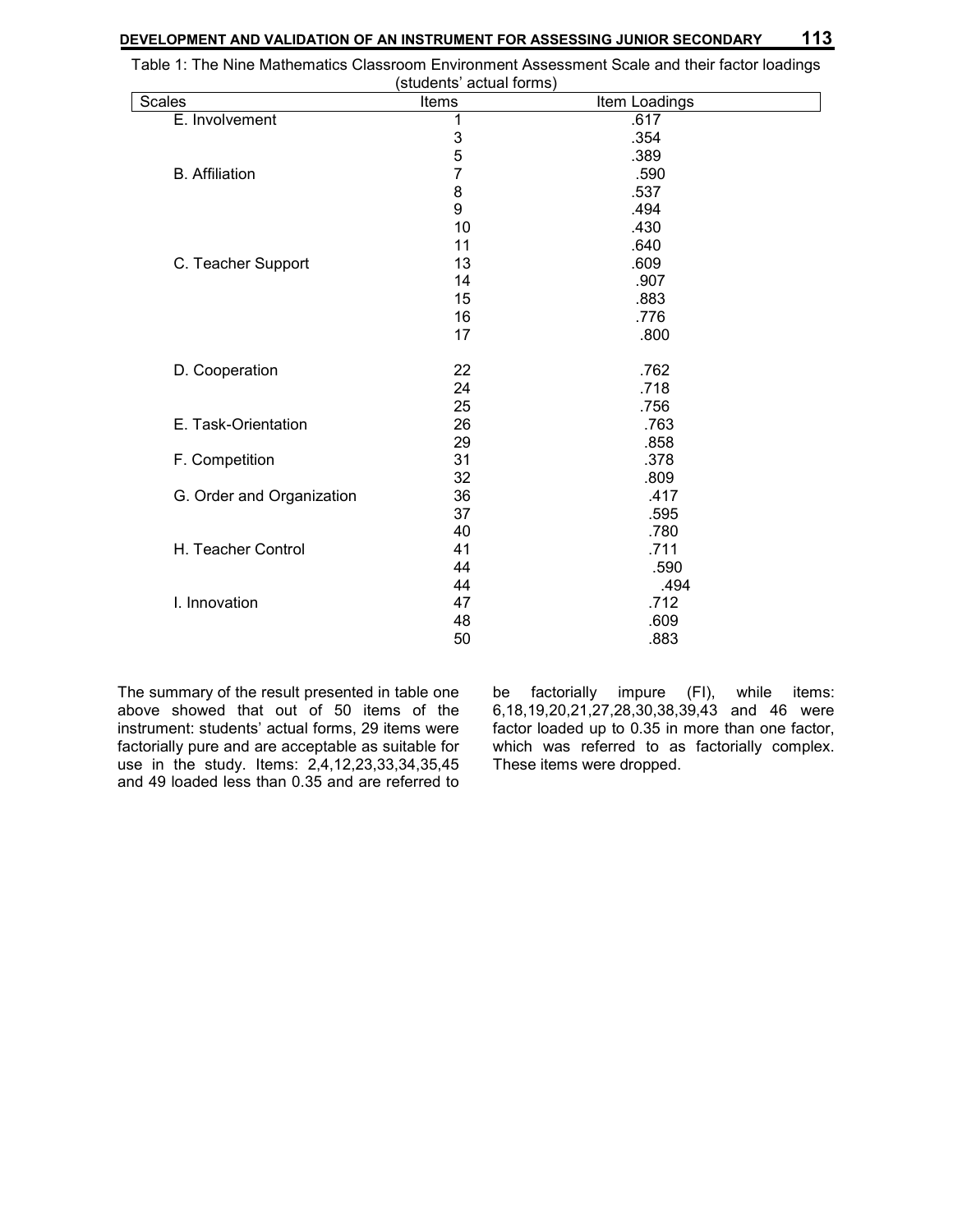| <b>Scales</b>             | Items | Items<br>loadings |
|---------------------------|-------|-------------------|
| A. Involvement            | 51    | .776              |
|                           | 53    | .398              |
|                           | 55    | .811              |
| <b>B.</b> Affiliation     | 57    | .762              |
|                           | 58    | .896              |
|                           | 59    | .718              |
|                           | 60    | .756              |
|                           | 61    | .601              |
| C. Teacher Support        | 63    | .896              |
|                           | 64    | .718              |
|                           | 72    | .809              |
| D. Cooperation            | 75    | .354              |
| E. Task- Orientation      | 76    | .395              |
|                           | 78    | .354              |
|                           | 79    | .555              |
| F. Competition            | 83    | .537              |
| G. order and Organization | 86    | .640              |
|                           | 87    | .712              |
|                           | 88    | .409              |
| H. Teacher Control        | 92    | .820              |
|                           | 94    | .412              |
| I. Innovation             | 97    | .762              |
|                           | 98    | .696              |
|                           | 100   | .556              |

**Table 2:** Students' Preferred forms and its item loadings.

 For students' preferred forms, items: 52,56,62,66,74,81,85,90,91,96 and 99 loaded less than 0.35 and are referred to as factorially impure  $(FI)$ , while items: 54,65,67,68,69,70,71,73,77,80,82,84,89,93 and 95 were factor loaded up to 0.35 in more than one factor, which was referred to as factorially complex (FC).

 Table 3 showed the result of the Cronbach's alpha test on the 53 items (students' actual and students' preferred forms).

| <b>Scales</b>             | <b>Items</b>       | <b>Reliability Coefficient</b> |
|---------------------------|--------------------|--------------------------------|
| A. Involvement            | 1, 3, 5            | .68                            |
| <b>B.</b> Affiliation     | 7,8,9,10,11        | .77                            |
| C. Teacher Support        | 13, 14, 15, 16, 17 | .88                            |
| D Cooperation             | 22, 24, 25         | .73                            |
| E. Task- Orientation      | 26, 29             | .71                            |
| F. Competition            | 31, 32             | .86                            |
| G. Order and Organization | 36, 37, 40         | .66                            |
| H. Teacher Control        | 41, 42, 44         | .72                            |
| I. Innovation             | 47, 48, 50         | .90                            |

**Table 3:** Students' actual forms and its Reliability Coefficient.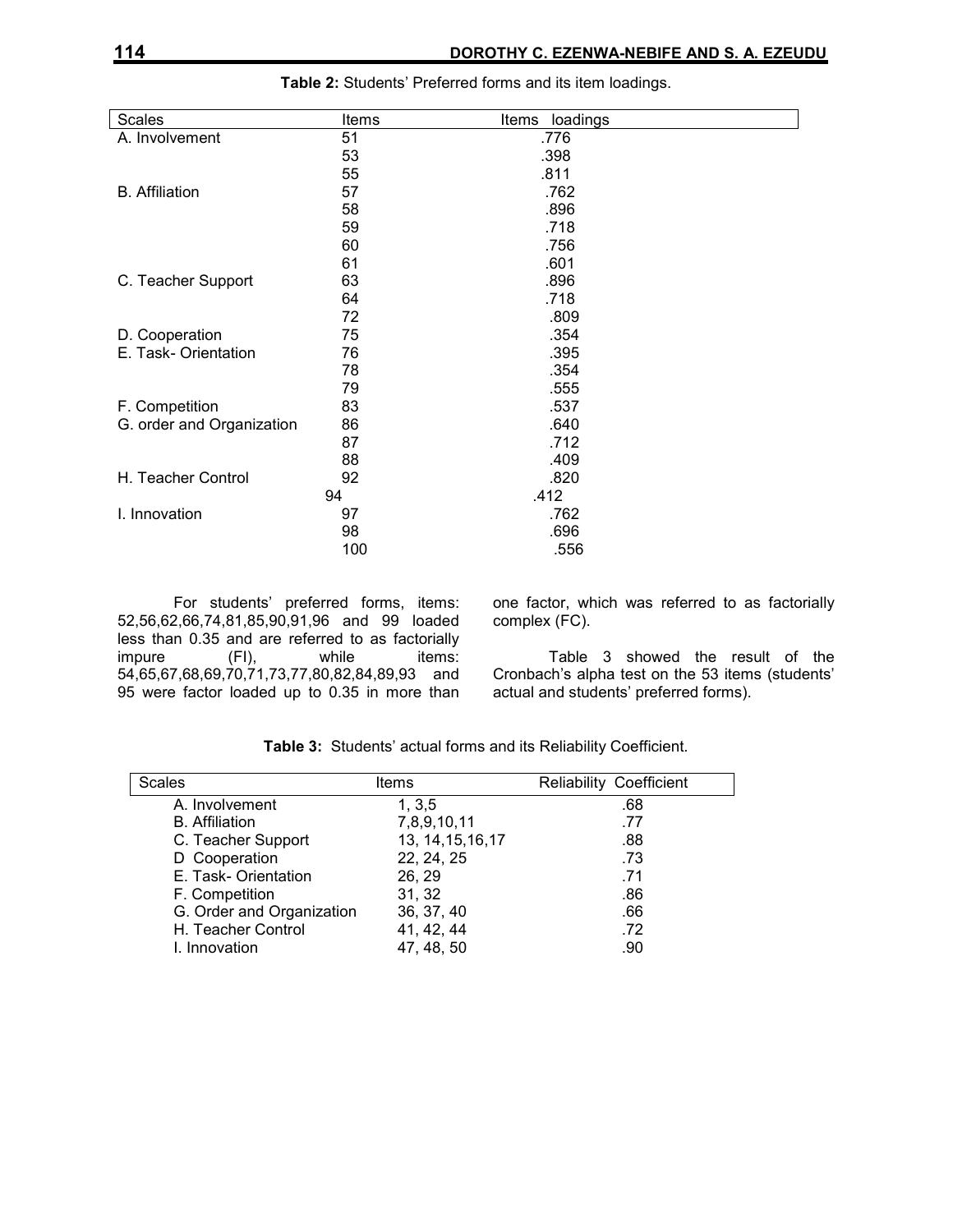| Table 4: Students' Preferred Forms and its Reliability Coefficient |                    |                                |  |  |  |  |
|--------------------------------------------------------------------|--------------------|--------------------------------|--|--|--|--|
| <b>Scales</b>                                                      | Items              | <b>Reliability Coefficient</b> |  |  |  |  |
| A. Involvement                                                     | 51, 53, 55         | .73                            |  |  |  |  |
| <b>B.</b> Affiliation                                              | 57, 58, 59, 60, 61 | .66                            |  |  |  |  |
| C. Teacher Support                                                 | 63, 64, 72         | .84                            |  |  |  |  |
| D. Cooperation                                                     | 75                 |                                |  |  |  |  |
| E. Task- Orientation                                               | 76, 78, 79         | .78                            |  |  |  |  |
| F. Competition                                                     | 83                 |                                |  |  |  |  |
| G. Order and Organization                                          | 86, 87, 88         | .67                            |  |  |  |  |
| H. Teacher Control                                                 | 92, 94             | .73                            |  |  |  |  |
| I. Innovation                                                      | 97, 98, 100        | .70                            |  |  |  |  |

As would be recalled, the initial stage of the instrument development involved the construction of 100 items for students' actual and preferred forms. The 100 items were subjected to trial testing following from which only 53 items survived for students' actual and preferred forms. The above Tables 3 and 4 showed the reliability coefficient in the nine scales, one after the other.

**Table 5**: Mean and standard deviation of students' responses in different classes to MCEAS actual

|              |      | forms |     |  |
|--------------|------|-------|-----|--|
| Class        |      |       | SD  |  |
| JSS1         | 540  | 2.94  | .45 |  |
| JSS2<br>JSS3 | 540  | 3.01  | .41 |  |
|              | 540  | 2.91  | .46 |  |
| Total        | 1620 | 2.95  | .44 |  |

The analysis of data in Table 5 showed the mean and standard deviation of the responses of students according to different classes. Their responses in different classrooms showed that JSS1 had a mean response of 2.94 with a standard deviation of .45; JSS11 had a mean response of 3.01 with a standard deviation of .41, while JSS111 had a mean response of 2.91 with

standard deviation of .46 respectively. This implies that there are differences in the perception profiles of the students in different classes with regards to their Mathematics classroom environment. The analysis showed that students from different classrooms perceived their Mathematics classrooms differently.

**Table 6:** Mean and standard deviation of students' responses in different classes to MCEAS preferred forms.

| Class |      | x    | SD  |
|-------|------|------|-----|
| JSS1  | 540  | 3.27 | .53 |
| JSS2  | 540  | 3.30 | .38 |
| JSS3  | 540  | 3.21 | .41 |
| Total | 1620 | 3.26 | .45 |
|       |      |      |     |

The analysis of data in Table 6 showed the mean and standard deviation of the responses of students in different classes. Their responses showed that JSS1 students had a mean response of 3.27 and standard deviation of .53, JSS11 had a mean response of 3.30 and standard deviation of .38, while JSS111 students had a mean response of 3.21 and standard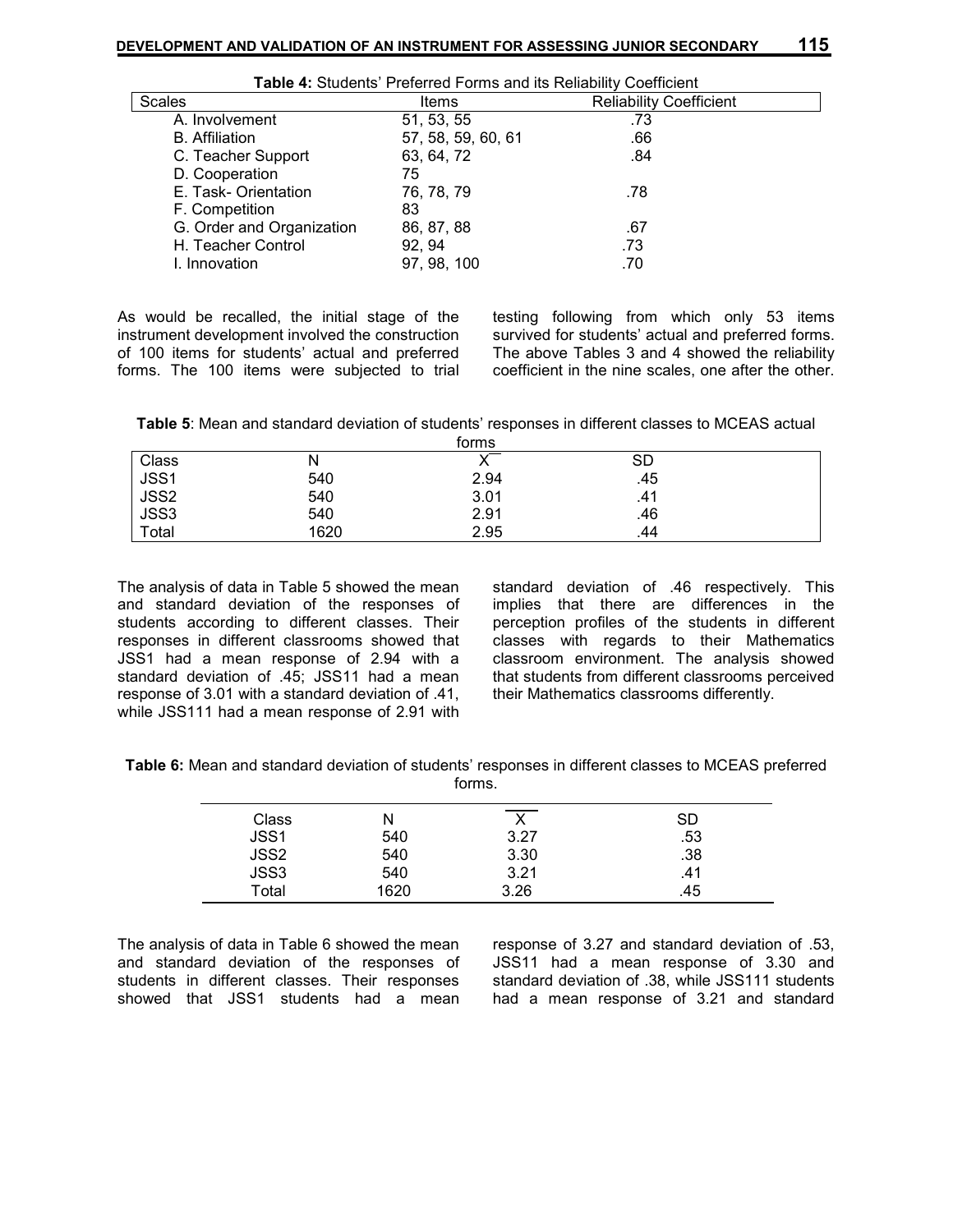deviation of .41 respectively. Thus, there are differences in the perception profiles of the students in different classrooms. Even though students perceived their classrooms differently, the students preferred a conducive classroom environment for effective teaching and learning of Mathematics.

#### **Hypotheses**

In order to test hypotheses 1 and 2, analysis of variance (ANOVA) was used to measure the influence of class and Post Hoc test was used to determine the classes that contributed most to the significant difference. All the hypotheses were tested at 0.05 probability level.

**Hypothesis one:** There is no significant difference among the mean perception scores of JSS1, JSS2 and JSS3 students as measured in the actual MCEAS.

**Table 7:** An analysis of variance (ANOVA) showing the results of the responses of students in different classrooms as measured in the actual MCEAS.

|                          | Sum of<br>Square | Df   | Mean<br>Square | F     | Sign |  |
|--------------------------|------------------|------|----------------|-------|------|--|
| <b>Between</b><br>Groups | 2.760            | 2    | 1.380          | 7.119 | .001 |  |
| Within<br>Groups         | 299.682          | 1618 | .194           |       |      |  |
| Total                    | 302.442          | 1620 |                |       |      |  |

Table 7 showed that the probability associated with the calculated value of F (7.119) for the mean perception scores of students' response to MCEAS was .001. Since the probability value of .001 was less than .05 level of significance, the null hypothesis was not accepted. Hence, there was significance difference among the mean perception scores of Mathematics classroom environment by JSS1, JSS2 and JSS3 students

to MCEAS actual. A post Hoc test analysis was further carried out to determine the class that contributed most to the significant difference

**Hypothesis Two:** There is no significant difference between the mean perception scores of JSS1, JSS11 and JSS111 students as measured in the preferred MCEAS.

| Table 8: Analysis of variance (ANOVA) showing the results of the responses of students in different |
|-----------------------------------------------------------------------------------------------------|
| classrooms as measured in the preferred MCEAS.                                                      |

|                          | Sum of<br>Square | Df   | Mean Square | F     | Sign |
|--------------------------|------------------|------|-------------|-------|------|
| <b>Between</b><br>Groups | 2.293            | 2    | 1.146       | 5.594 | .004 |
| Within<br>Groups         | 316.803          | 1618 | .205        |       |      |
| Total                    | 319.095          | 1620 |             |       |      |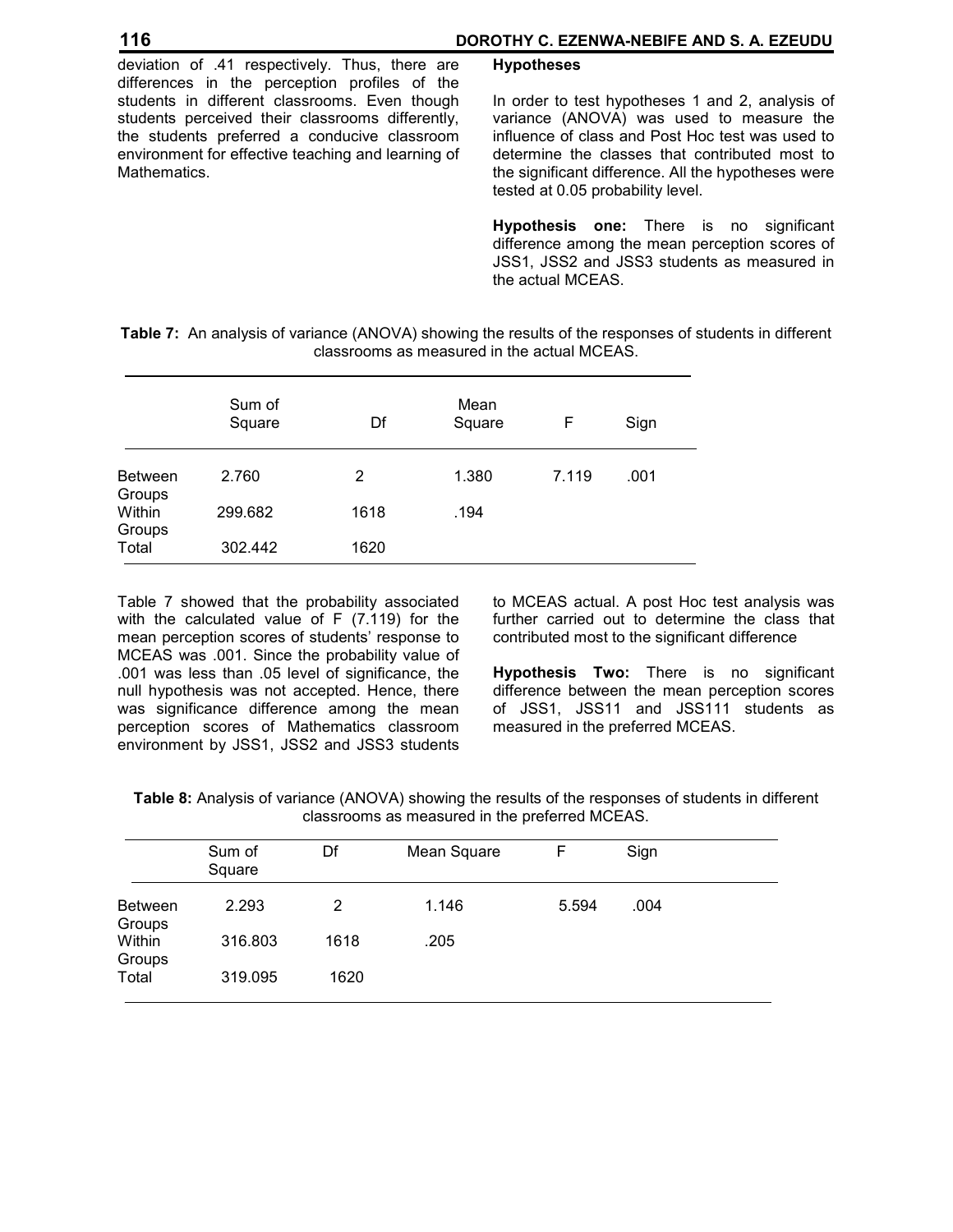### **DEVELOPMENT AND VALIDATION OF AN INSTRUMENT FOR ASSESSING JUNIOR SECONDARY 117**

Table 8 showed that the probability associated with calculated value of F (5.594) for the mean perception scores of the students' responses as measured in the preferred MCEAS is .004. Since the probability value of .004 is less than 0.05 level of significance, the null hypothesis is not accepted. Hence, there is significant difference among the mean perception scores of classroom learning environment by JSS1, JSS11 and JSS111 students to MCEAS preferred. A post hoc test analysis was further carried out to determine the class that contributed most to the significant difference. It was observed that the mean response of JSS3 students had the highest contributions to the significant difference (see the Post Hoc Test below). Multiple Comperisons

| (1)  | $(J)$ class<br>class | Mean<br>Difference(I-J) | <b>Std Error</b> | Sig          | 95% confidence<br>Interval |                |
|------|----------------------|-------------------------|------------------|--------------|----------------------------|----------------|
|      |                      |                         |                  |              | Lower Bound Upper          | Bound          |
| JSS1 | JSS2                 | $-06684$                | .02750           | .040         | ł.1314                     | .0023          |
|      | JSS3<br>JSS1         | $-0.03381$<br>.06684    | .02758<br>.02750 | .438<br>.040 | -.0309<br>.0023            | 10985<br>1314! |
| JSS2 | JSS3                 | .10066                  | .02715           | .001         | .0370                      | 1643           |
|      | JSS1                 | $-0.03381$              | .02758           | .438         | $-0.0985$                  | .0309          |
| JSS3 | JSS2                 | $-10066$                | .02715           | .001         | -.1643                     | -.0370         |

. The mean difference is significant at the 0.05 level.

#### **CONCLUSIONS**

.

The findings of this study showed that the instrument: Mathematics Classroom Environment Assessment Scale (MCEAS) had 53 items for students' actual and preferred forms which survived the construct validation. These items are valid to be used in a Mathematics classroom. The instrument (MCEAS) exhibited adequate reliabilities in their various forms for use in a Mathematics classroom. There were significant differences in the Mathematics perception profiles of students in different classrooms with regard to the MCEAS. Students' preferred more favorable Mathematics classroom environment than was perceived as being actually present.

#### **RECOMMENDATIONS**

Based on the findings of the study, the following recommendations were made:

- 1. The instrument; Mathematics Classroom Environment Assessment Scale should be used in all the junior secondary schools in Nigeria.
- 2. If the goals of the instructional improvement will be achieved, the instrument should be used always by the monitoring themes to make sure that every classroom teacher does what is expected of him/her in the classroom for quality assurance.
- 3. Proprietors and stakeholders should provide conducive environment for teaching and learning of Mathematics in schools.